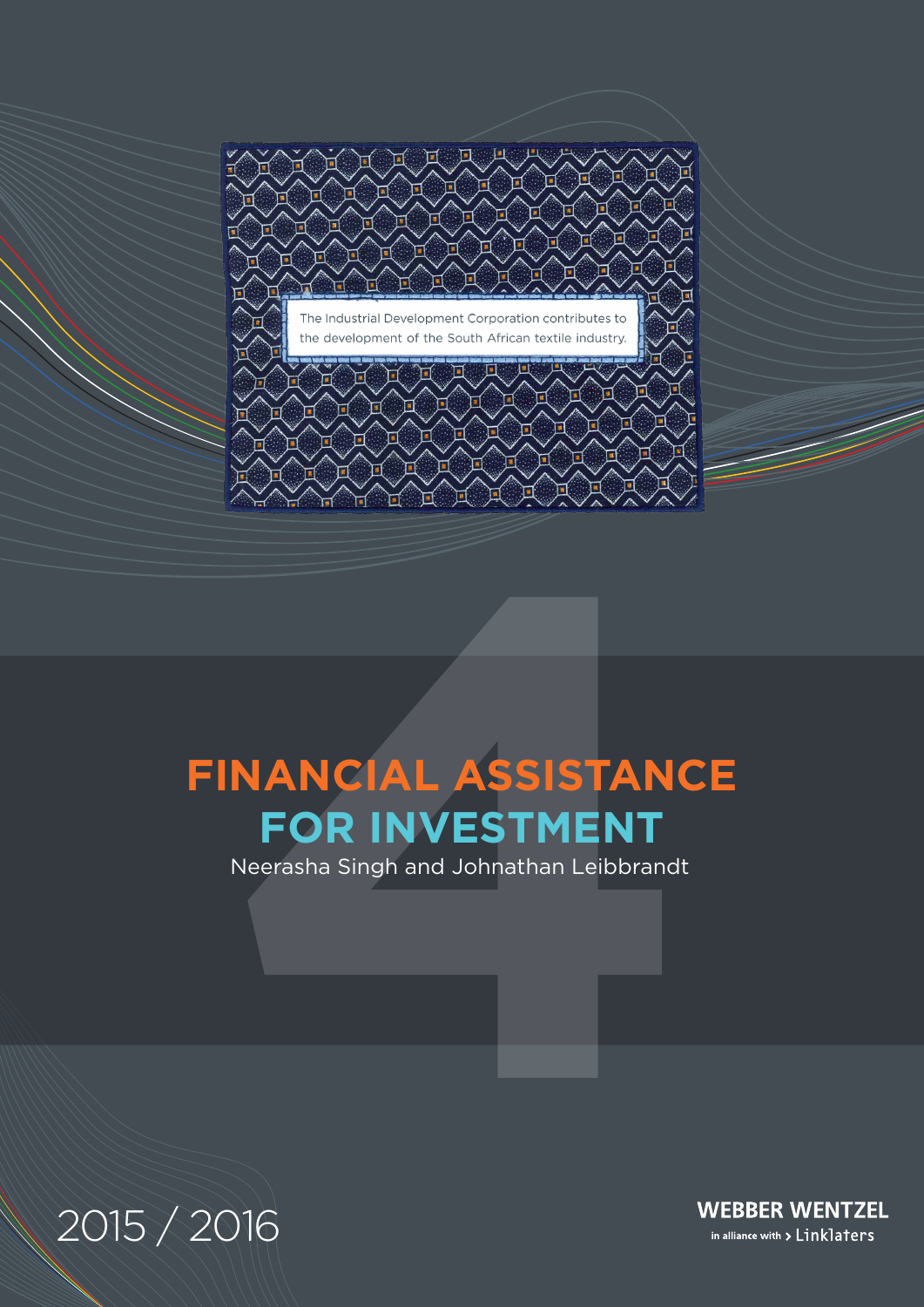# **FINANCIAL ASSISTANCE FOR INVESTMENT**

**Neerasha Singh and Johnathan Leibbrandt**

# **Introduction**

The plethora of financial assistance programmes provided by the South African Government may at first seem daunting. Such financial assistance programmes, when effectively and appropriately used, however, provide the necessary framework and support for both new and existing business ventures to flourish.

These financial assistance programmes endeavour to contribute to the transformation of the South African economy by broadening participation by individuals or groups formerly excluded from participation in the economy, driving industrial development and promoting trade, export and investment.

# **Regulatory Framework**

In 2014, the South African Department of Trade and Industry (DTI) published its sixth annual iteration of the Industrial Policy Action Plan, IPAP 2014/2015–2016/2017 (IPAP). IPAP intends to take place within the framework of continuous improvements and the scaling up of industrial development interventions provided for in the National Industrial Policy Framework (NIPF). Successive iterations of IPAP seek to scale up key interventions over a rolling three-year period, with a 10-year outlook on desired economic outcomes.

The NIPF aims to:

- facilitate diversification beyond the economy's current reliance on traditional commodities and non-tradable services, which require the promotion of value-addition, characterised particularly by the movement into nontraditional tradable goods and services that compete in export markets as well as against imports;
- • ensure the long-term intensification of South Africa's industrialisation process and movement towards a knowledge economy;
- promote a labour-absorbing industrialisation path, with the emphasis being on tradable labour-absorbing goods and services and economic linkages that create employment;
- • promote industrialisation, characterised by the increased participation of historically disadvantaged South Africans (HDSAs) and marginalised regions in the industrial economy; and
- contribute towards industrial development in Africa with a strong emphasis on building the continent's productive capacity and securing regional economic integration.

The National Development Plan 2030, entitled "Our future - make it work" (NDP), was adopted by the South African Cabinet on 7 September 2012, and by South Africa's ruling political party, the African National Congress, at its fiftythird National Conference in Mangaung in December 2012 (National Conference). The resolutions taken at the National Conference describe the NDP as "the overarching framework to guide and accelerate the development of South Africa to 2030 and beyond". The NDP was also described by President Zuma, as a "vision [for] the country for the next 20 years", and is said by Pravin Gordhan to "reflect the priorities underpinning" the 2014 Budget.

The NDP recognises that to transform South Africa's economy "the rate of economic growth needs to exceed 5% a year on average". To achieve this, the NDP proposes various measures, including:

increasing exports, focusing on areas where South Africa already has endowments and comparative advantage; and reducing the cost of regulatory compliance.

The IPAP and NDP will drive the direction of the South African government's developmental policies. The DTI will be one of the primary proponents of such plans.

# **The DTI**

Since the first democratic elections in South Africa in 1994, the DTI has concentrated on reintegrating the country into the global economy after decades of isolation. This required new policies and the consolidation of existing ones.

Following South Africa's general elections in 1999, the DTI moved from a period of learning to focus on transformation. This involved the development of an organisational structure more suited to the economic needs of the country and the challenges of globalisation.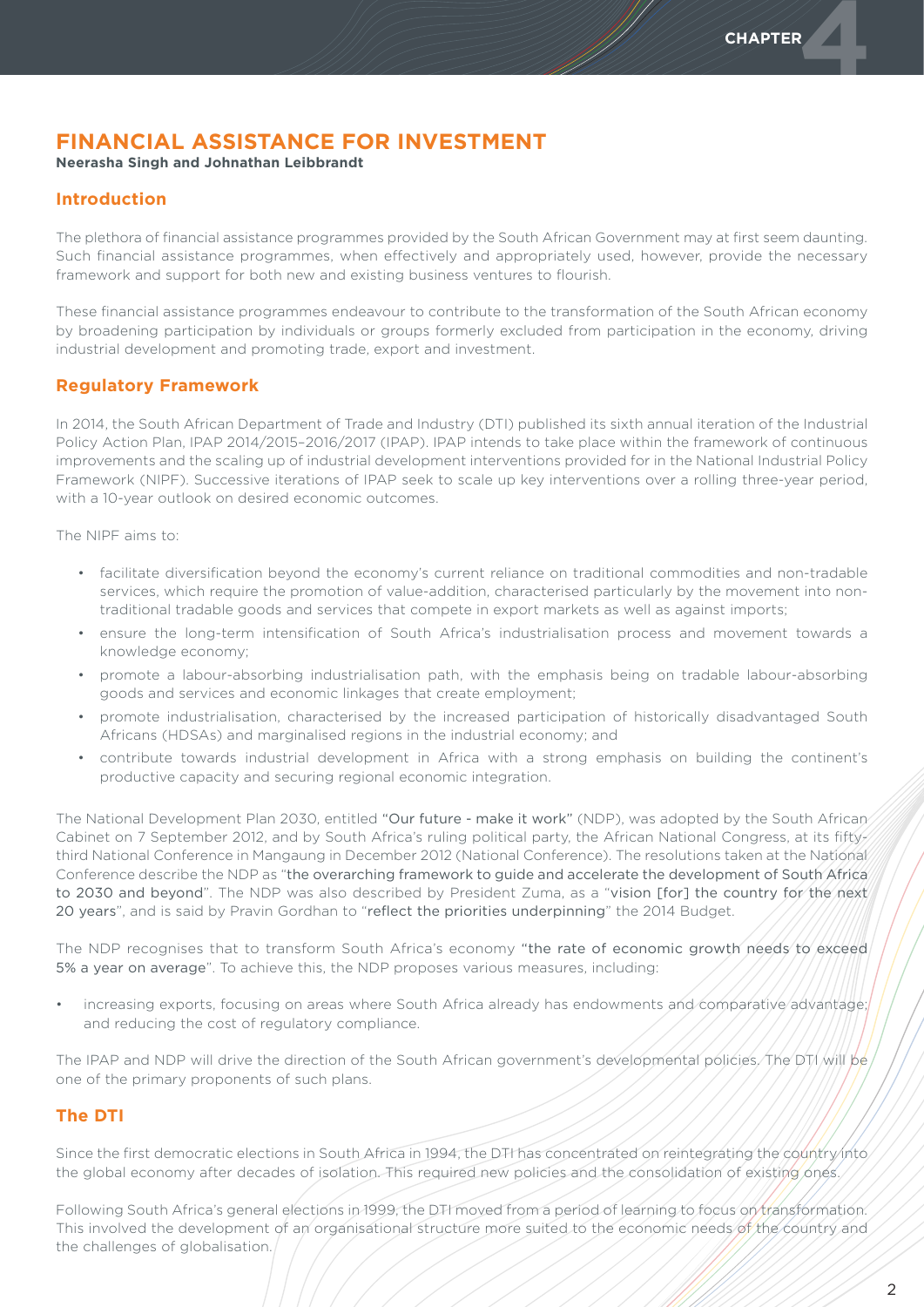**CHAPTER** 

The DTI offers a variety of services to those interested in establishing or conducting business in South Africa. These services include providing information on:

- how to conduct a business in the country;
- the requirements for establishing a business; and
- the forms a business can take.

In addition, the DTI runs a number of incentive schemes aimed at achieving its stated goals, either through its own initiatives or through affiliated organisations.

The DTI's strategic objectives are to:

- • facilitate transformation of the economy to promote industrial development, investment, competitiveness and employment creation;
- • build mutually beneficial regional and global relations to advance South Africa´s trade, industrial policy and economic development objectives;
- • facilitate broad-based economic participation through targeted interventions to achieve more inclusive growth;
- • create a fair regulatory environment that enables investment, trade and enterprise development in an equitable and socially responsible manner; and
- promote a professional, ethical, dynamic, competitive and customer-focused working environment that ensures effective and efficient service delivery.

Financial assistance for investment in South Africa is supported by the DTI's core themes of:

- broadening participation;
- • industrial development; and
- • trade, export and investment.

## **Broadening Participation**

### **Black Business Supplier Development Programme**

The DTI's Black Business Supplier Development Programme (BBSDP) is a cost-sharing grant that endeavours to make black-owned small enterprises part of the mainstream economy and create employment by assisting them to improve their competitiveness and sustainability. The BBSDP provides grants to a maximum of ZAR 1 million:

- ZAR 800 000 for tools, machinery and equipment on a 50:50 cost-sharing basis; and
- ZAR 200 000 for business development and training interventions per eligible enterprise to improve their corporate governance, management, marketing, productivity and use of modern technology on an 80:20 cost-sharing basis.

### **Co-operative development**

The DTI's Co-operative Incentive Scheme (CIS) is a 100% grant for registered primary co-operatives (a primary cooperative consists of five or more members). The objective of the CIS is to improve the viability and competitiveness of co-operative enterprises by lowering their cost of doing business through an incentive that supports Broad-Based Black Economic Empowerment (B-BBEE).

### **National Empowerment Fund**

The National Empowerment Fund (NEF) promotes savings and investments among HDSAs through its retail division and funds economic empowerment and black business through its investments division. The NEF's vision is to become the leading provider of innovative transformation solutions for an economically inclusive South Africa.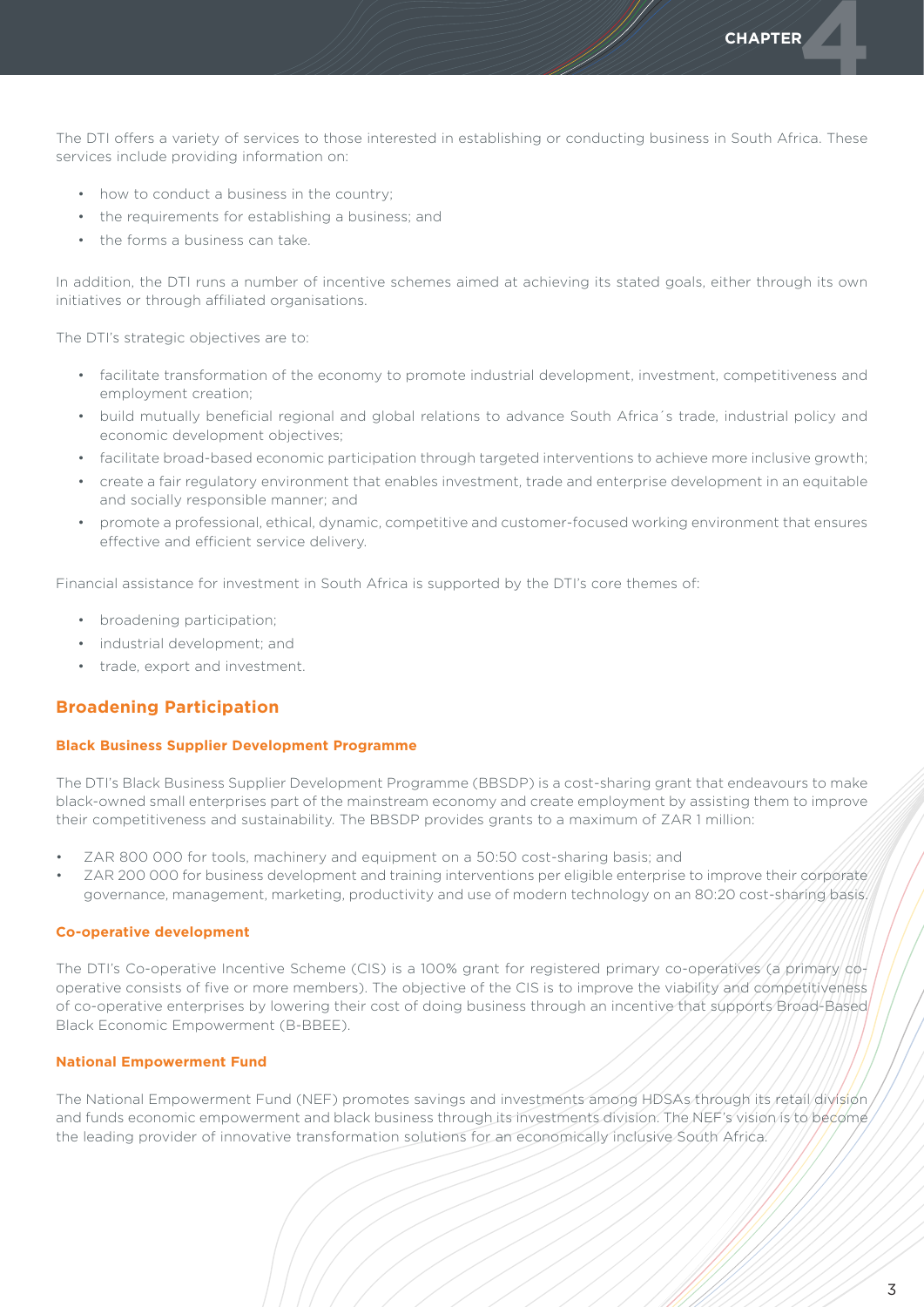### **Empowerment of women**

The DTI's Isivande Women's Fund (IWF) is a fund exclusively aimed at accelerating women's economic empowerment by providing more affordable, usable and responsive finance. The IWF targets 50% plus one share women-owned and managed enterprises that have been in existence and operating for at least six months with a loan range of ZAR 30 000 to ZAR 2 million.

### **Industrial development**

Industrial development will be discussed with reference to small, micro and medium enterprises (SMMEs), and sectorspecific financial assistance.

### **Small, micro and medium enterprises**

### Incubation Support Programme

The DTI initiated the Incubation Support Programme (ISP) to develop incubators and create successful enterprises with the potential to revitalise communities and strengthen local and national economies. In continuing to strengthen economic development through broadening participation in the economy, the ISP aims to ensure that SMMEs graduate into the mainstream economy through the support provided by the incubators. The ISP is one of the support measures to encourage partnerships in which big business assists SMMEs with skills transfer, enterprise development, supplier development and marketing opportunities. The ISP offers a cost-sharing support of 50:50 for large businesses and a cost-sharing of 40:60 for SMMEs. The grant approval is capped at a maximum of ZAR 10 million (VAT inclusive) per financial year over a three-year period and is subject to the availability of funds.

### Small Enterprise Development Agency

The Small Enterprise Development Agency (SEDA) is a Government agency set up to render non-financial support services to SMMEs through its national network of local branch offices in partnership with other SMME role players. SEDA is mandated to, among other things, design, implement and strengthen SMME development support programmes, promote a service delivery network that increases the contribution of small enterprises to the South African economy and to enable SMMEs to compete successfully domestically and internationally. SEDA's programmes include counselling, advice and technical support, skills training, tender advice, access to technology and finance and a mentorship programme. SEDA's Technology Programme focuses on technology business incubation, including the transfer of technology and provision of technology support services to SMMEs. In 2014, SEDA announced that approximately 67% of the small businesses that it assisted had increased their turnover, while 40% increased the number of their employees.

### Small Enterprise Finance Agency

The Small Enterprise Finance Agency (SEFA), through its various regional offices, endeavours to foster the establishment, survival and growth of SMMEs and contribute towards poverty alleviation and job creation by providing loans directly to SMMEs, and wholesale lending products. In pursuit of its stated goals, SEFA approved ZAR11 billion in loan facilities for small business development through various loan programmes during the fiscal year 2013/2014. This represents a 142% increase on the 2012/2013 fiscal year.

SEFA's direct lending products range from ZAR 50 000 to a maximum of ZAR 5 million, and include:

- co-operatives:
- bridging loans;
- • term loans; and
- structured finance,

whereas wholesale lending products, which, depending on the size of the enterprise, can go up to ZAR 5 million, include:

- a credit guarantee scheme;
- land reform empowerment facility; and
- • equity investments.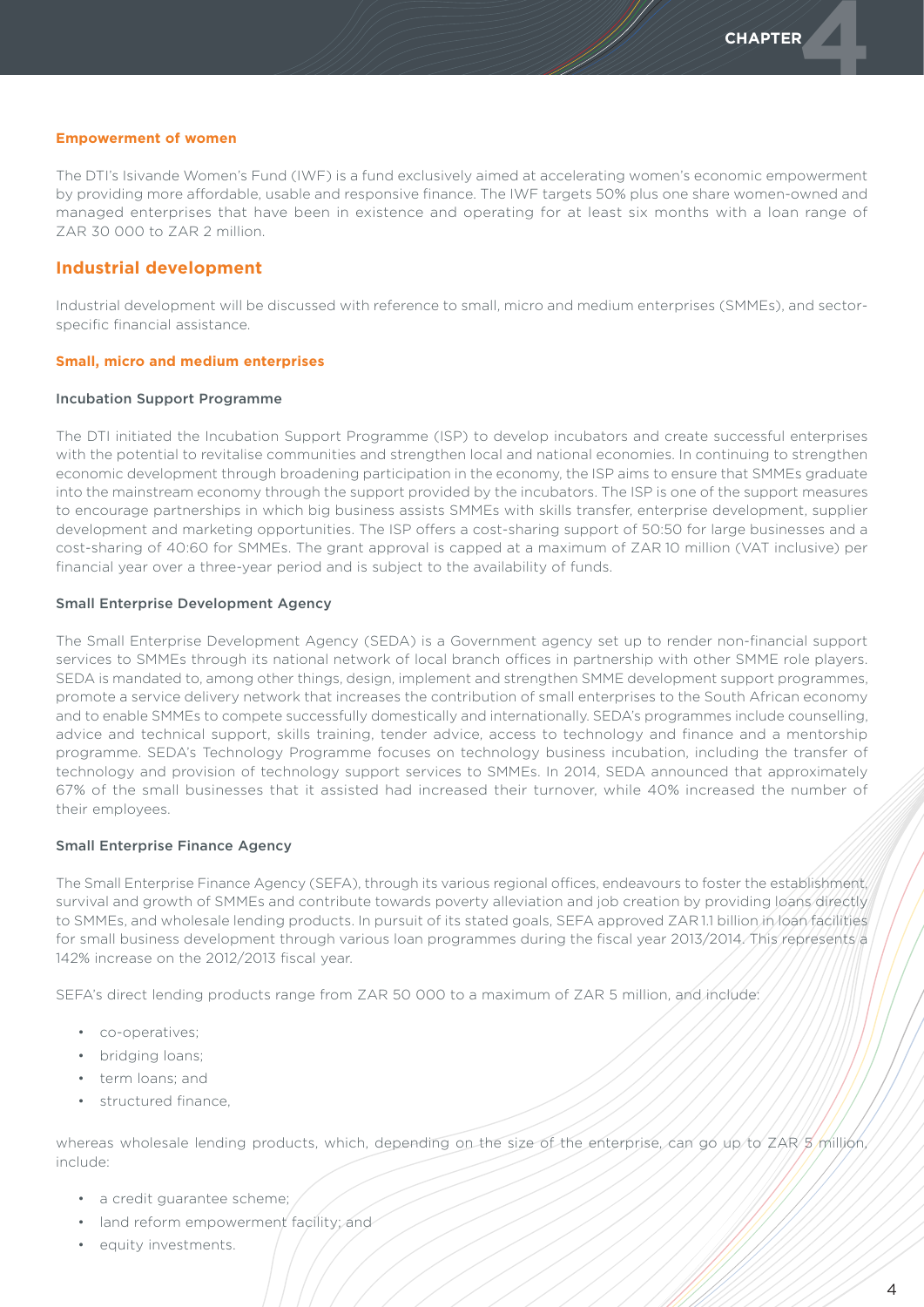### **Sector-specific financial assistance**

### Aquaculture Development and Enhancement Programme

The DTI's Aquaculture Development and Enhancement Programme (ADEP) is an incentive programme available to South African-registered entities engaged in primary, secondary and ancillary aquaculture activities in both marine and freshwater. The grant is provided directly to approved applicants for new, upgrading or expansion projects.

The programme offers a reimbursable cost-sharing grant of up to a maximum of ZAR 40 million qualifying costs in machinery and equipment, bulk infrastructure, owned land and/or buildings, leasehold improvements and competitiveness improvement activities

### Business Process Outsourcing & Off-shoring incentive programme

The DTI's Business Process Outsourcing & Off-shoring (BPO&O) incentive programme aims to attract investment and create employment in South Africa through off-shoring activities by providing a base incentive as a tax exempt grant paid over three years for each offshore job created and maintained. A graduated bonus incentive is paid as follows:

- 20% bonus for more than 400 but less than 800 offshore jobs paid once in a year in which the target is reached; and
- 30% bonus for more than 800 offshore jobs paid once in the year in which the target is reached.

### Clothing and Textile Competitiveness Improvement Programme

The DTI's Clothing and Textile Competitiveness Improvement Programme (CTCIP) aims to develop, among other areas, the manufacturing capacity of the clothing and textile industry in South Africa with the aim of enabling the industry to effectively supply its customers and to compete on a global scale. Such competitiveness encompasses issues of cost, quality, flexibility, reliability, adaptability and the capability to innovate.

### Manufacturing Competitiveness Enhancement Programme

The Manufacturing Competitiveness Enhancement Programme (MCEP), a key action programme of IPAP, provides enhanced manufacturing support aimed at encouraging manufacturers to upgrade their production facilities in a manner that sustains employment and maximises value-addition in the short to medium term.

The MCEP comprises two sub-programmes, the Production Incentive and the Industrial Financing Loan Facilities, which are managed by DTI and the Industrial Development Corporation (IDC) respectively.

### Production Incentive

The DTI's Production Incentive is the largest component of the MCEP (80% by Rand value). Calculation of MCEP credits for the Production Incentive for each enterprise will be up to 25% of the manufacturing value added. Applicants may apply their MCEP credits to a combination of any of the following five sub-components of the Production Incentive:

- • Capital Investment grant;
- Green Technology and Resource Efficiency Improvement grant;
- • Enterprise-Level Competitiveness Improvement grant;
- • Feasibility Studies grant; and
- Cluster Interventions grant.

### Industrial financing and loan facilities

The DTI's industrial financing and loan facilities comprise two components, specifically pre- and post-dispatch *Working Capital Facility* and the *Industrial Policy Niche Projects Fund*.

The Working Capital Facility offers a working capital facility up to a maximum of ZAR 50 million for a period of up to four years, at a preferential fixed interest rate of 4%.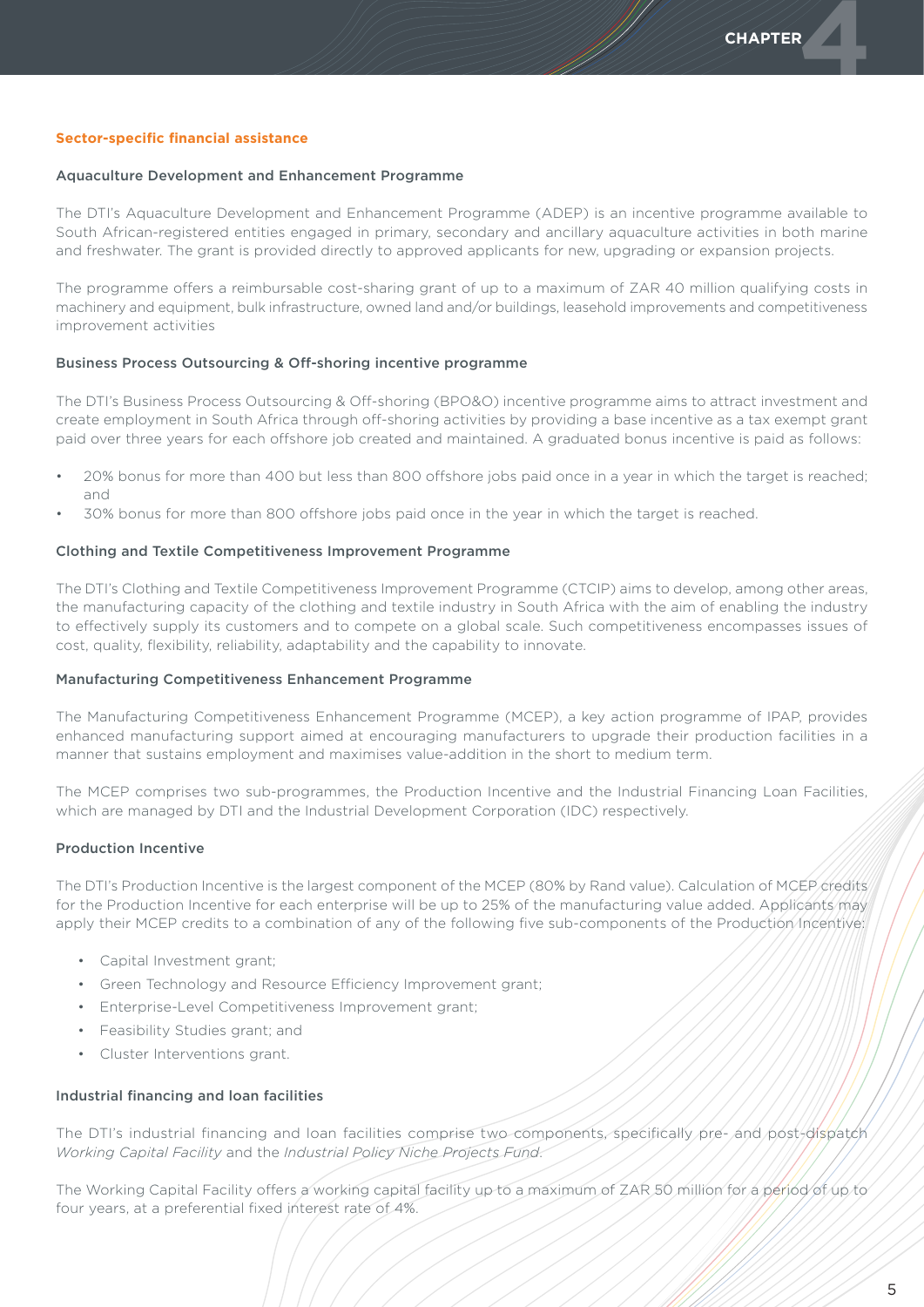The Industrial Policy Niche Projects Fund supports projects identified by the DTI sector desks, and the IDC's Strategic Business Units focus on new areas with the potential for job creation, diversification of manufacturing output and contribution to exports that would otherwise not be candidates for commercial or IDC funding. Such projects may be eligible for an MECP grant that may be structured as part of the borrower's equity contribution.

### **Support Programme for Industrial Innovation**

The DTI's Support Programme for Industrial Innovation (SPII) is aimed at industrialists or entrepreneurs wanting to develop South African-based products or processes that represent a significant technological advantage over existing products.

The stated vision and mission of SPII is to promote technology development and commercialisation in South Africa.

In order to qualify for assistance under the SPII:

- the development should represent a significant advance in technology;
- the development and subsequent production must take place within South Africa:
- intellectual property must reside in South African-registered companies;
- participating businesses should be South African-registered enterprises;
- Government-funded institutions (eg the Council for Scientific and Industrial Research) do not directly qualify for support but may participate as subcontractor(s); and
- there must be no simultaneous applications from the same company.

The Product Process Development (PPD) Scheme is aimed at supporting small, very small and micro enterprises whose total assets (excluding fixed property) are below ZAR 5 million, have turnovers of less than ZAR 13 million and who have less than 50 employees. If the enterprise is majority controlled, wholly owned or whose significant shareholders are large and/or medium companies then the applicant will only qualify for support under either the Matching or Partnership Scheme. Support under the PPD Scheme is provided in the form of a non-repayable grant of between 50% and 85% (depending on the shareholding by B-BBEE persons or entities, women and persons with disabilities) of the qualifying costs incurred during the technical development stage with a maximum grant amount of ZAR 2 million per project.

The Matching Scheme, aimed at SMMEs, supports product/process development, provides financial assistance in the form of a taxable non-repayable grant of between 50% and 75% (depending on the shareholding by B-BBEE persons or entities, women and persons with disabilities) of qualifying costs incurred in pre-competitive development activity associated with a specific development project up to a maximum grant amount of ZAR 5 million. Financial assistance under the Matching Scheme is also provided to large companies on a 50% matching basis.

The Partnership Scheme supports large-scale innovation and product/process development by providing a conditionally repayable grant of 50% of the qualifying cost incurred during development activity with a minimum grant amount of ZAR 10 million per project, repayable on successful commercialisation of the project (ie repayable in the form of a levy, paid bi-annually, on the projected value of sales over a specific number of years).

### **Technology and Human Resources for Industry Programme**

The DTI's Technology and Human Resources for Industry Programme (THRIP) is a flagship research and development programme funded by the DTI and administered by the National Research Foundation. THRIP aims to develop the competitiveness of the South African industry by, among other things:

- • supporting scientific research and technological development; and
- encouraging collaboration between higher educational institutions and industry.

The focus of THRIP is on projects that encourage and facilitate scientific research and technology development. All funded projects must include human resource development, but the choice of the technological focus of a project is left to the industrial participants and their partners.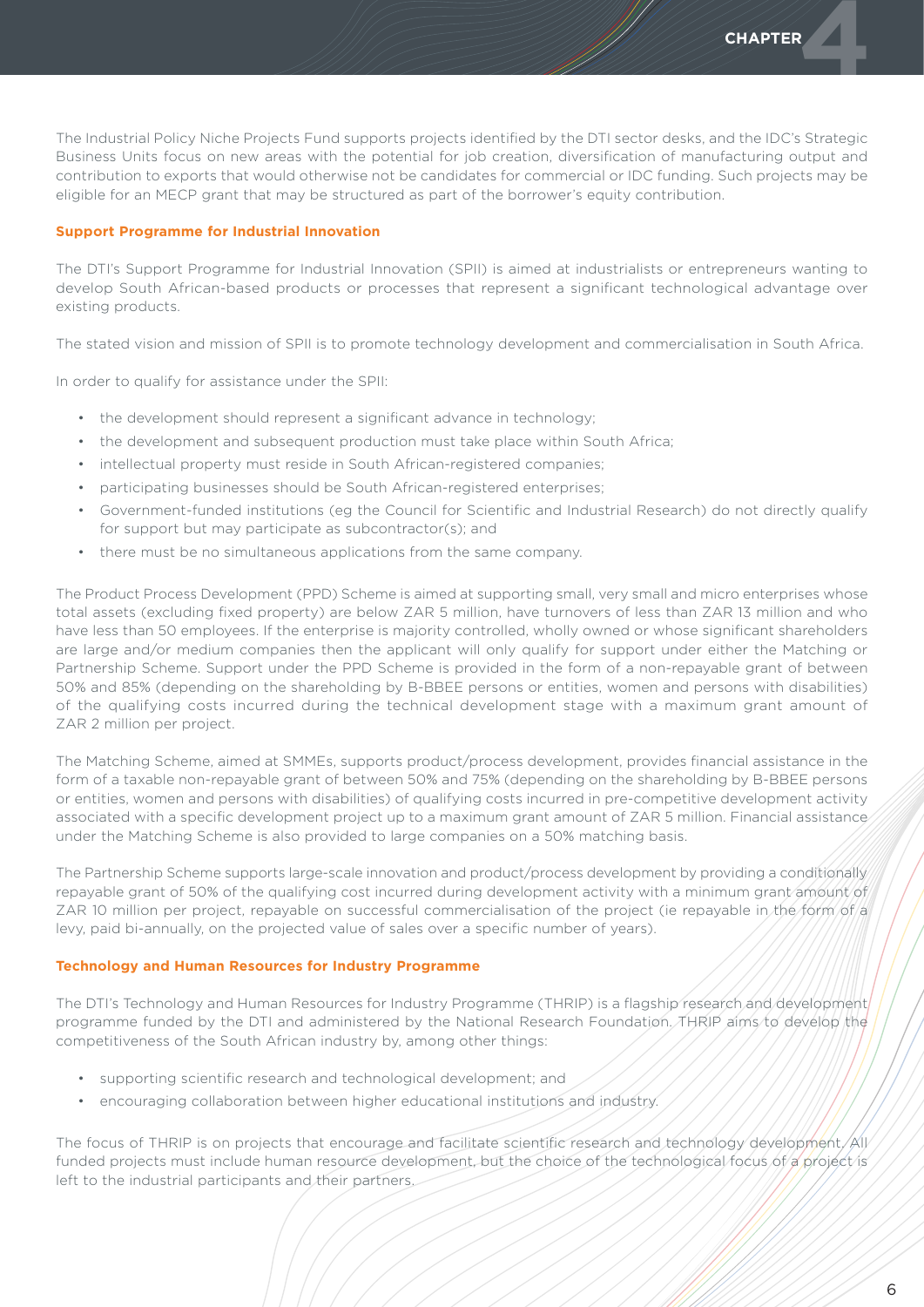### Industrial Development Corporation of South Africa

The IDC, a State-owned financial institution, exists as part of the DTI's overall strategy. The IDC's approach is guided by Government policy, primarily by way of the New Growth Path (NGP), IPAP and NDP. It offers a range of financing services to assist small-, medium- and large-scale industries to establish manufacturing concerns in South Africa and the Southern African region. The IDC funds start-up and existing businesses up to a maximum of ZAR 1 billion.

The IDC's stated mission is to contribute to the generation of balanced, sustainable economic growth in Africa thereby promoting the economic prosperity of all citizens.

By developing industrial capacity the IDC achieves specific outcomes. The most important of these is to facilitate sustainable direct and indirect employment through the companies that it funds.

In addition, IDC funding promotes regional development and integration, economic empowerment of communities and growing black industrialists. The IDC is committed to promoting environmentally sustainable growth and increasing sectoral diversity to boost the local production of goods. The IDC also plays an important role, directly and through its SEFA subsidiary, in promoting entrepreneurial development and growing the SMME sector.

The IDC achieves its objectives by:

- proactively identifying and funding high-impact and labour-intensive projects;
- leading the creation of viable new industries;
- using its diverse industry expertise to drive growth in priority sectors; and
- taking up higher-risk funding projects.

The IDC's financial participation is usually by way of loan finance, but other facilities (eg leased buildings, suspensive sale and plant leases) are also available. The IDC could consider the provision of ordinary and preference share capital in certain cases.

The general financing facilities are available to assist small- and medium-sized industries in the growth phase of development. The IDC makes use of a number of finance instruments and methods, including equity, quasi-equity, commercial debt, wholesale finance, bridging finance, share warehousing, short-term trade finance and venture capital.

The IDC consists of divisions, with each division composed of strategic business units (SBUs) to ensure an industryspecific focus. The following are some of the most important SBUs:

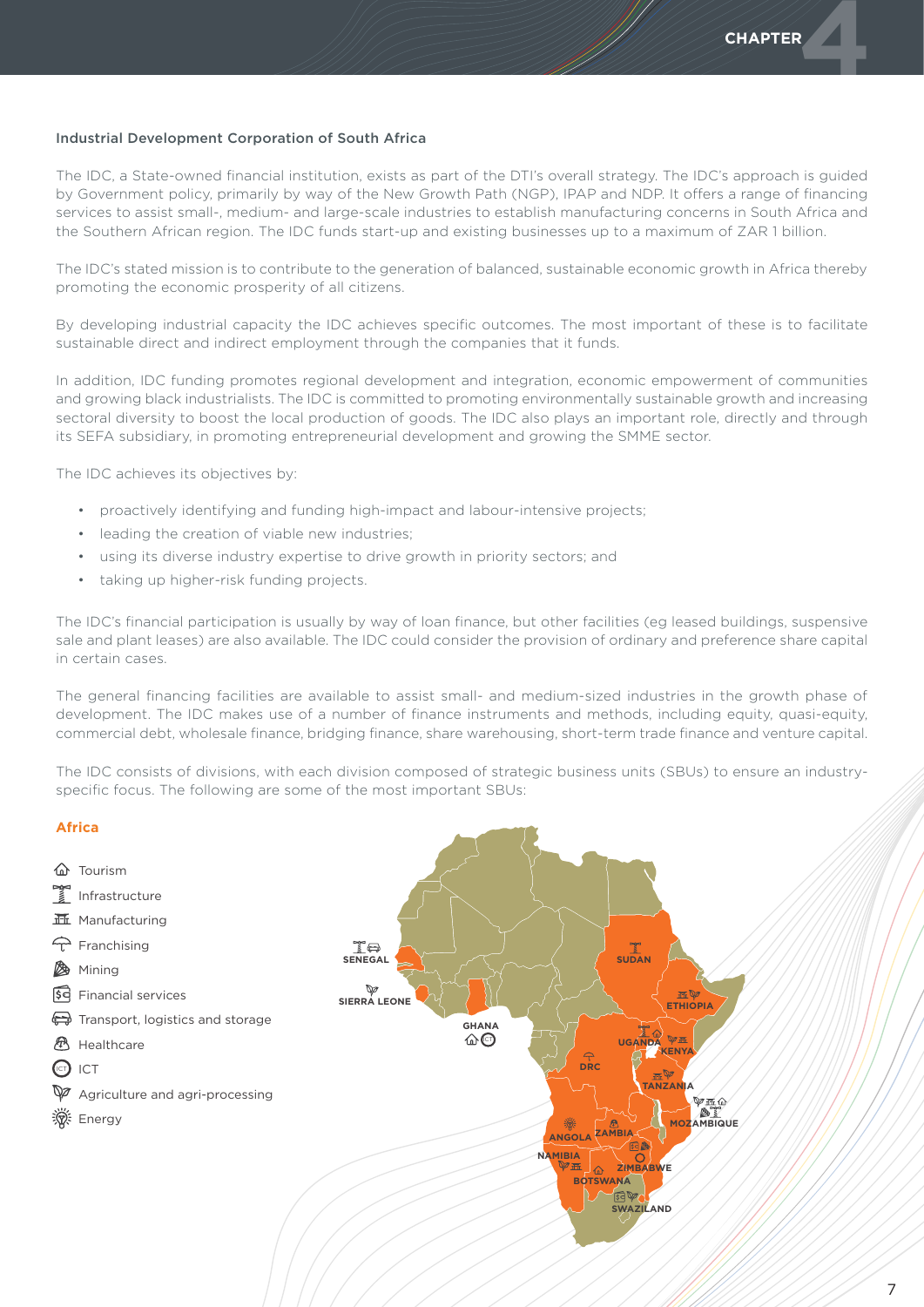The Africa SBU is responsible for business-development activities such as marketing IDC products, identifying suitable financing and investment opportunities throughout Africa and managing relationships with clients and stakeholders on the continent. To this end, the IDC has established working relationships with development finance institutions and regional forums in 34 African countries. Financing totalling nearly ZAR 16 billion was approved during the past 10 years for projects in the rest of Africa.

The IDC has developed a broad strategy for the rest of Africa. The main thrust of the strategy entails two approaches:

- • a sector-based approach (informed by the NGP and IPAP); and
- • a country/region-based approach (considering, among others, NGP and IPAP, South Africa's foreign policy and trade priorities and pan-African initiatives).

The Africa SBU promotes development-related projects in the following sectors of interest:

- agro-processing;
- forestry and related products;
- healthcare:
- industrial infrastructure (including telecommunications, energy, water & sanitation and transport);
- information and communication technology;
- manufacturing (in general);
- • mining and beneficiation; and
- tourism (primarily hotel and resort development).

It provides financial support through equity, quasi-equity, commercial debt, export finance, guarantees, wholesale finance and arranging lines of credit (to regional and local African direct foreign investors). In addition to financial support, the Africa SBU provides investment guidance and assists in regional policy formulation.

# **Agro-Industries**

This Agro-Industries SBU is aimed at entrepreneurs who wish to expand and develop their businesses in a wide range of food and non-food production activities in the agricultural value chain.

Funding can be structured through an array of instruments including debt/equity, quasi-equity, guarantees, trade finance and bridging finance. The Agro-Industries SBU does have a preference for loan funding, but will consider equity where there is a strategic reason to do so. In respect of new or existing South African companies operating within the agro-industries sector, two key factors will be taken into account when assessing funding applications:

- the project facilitates the creation of new industrial capacity and new jobs; and
- the funding request must be for at least ZAR 1 million.

New or existing companies operating in the agro-industries sector in the rest of Africa are required to show that:

- the project facilitates the development of new industrial capacity;
- the project is of direct benefit to South Africa in the form of, among other things, exports of South African capital goods and/or South African shareholding; and
- the size of the project (total funding requirement) must be at least:
	- ZAR 5 million for members of the Southern African Customs Union (SACU);
	- USD 3 million for countries in the Southern African Development Community (SADC); and
	- • USD 10 million for countries outside SADC.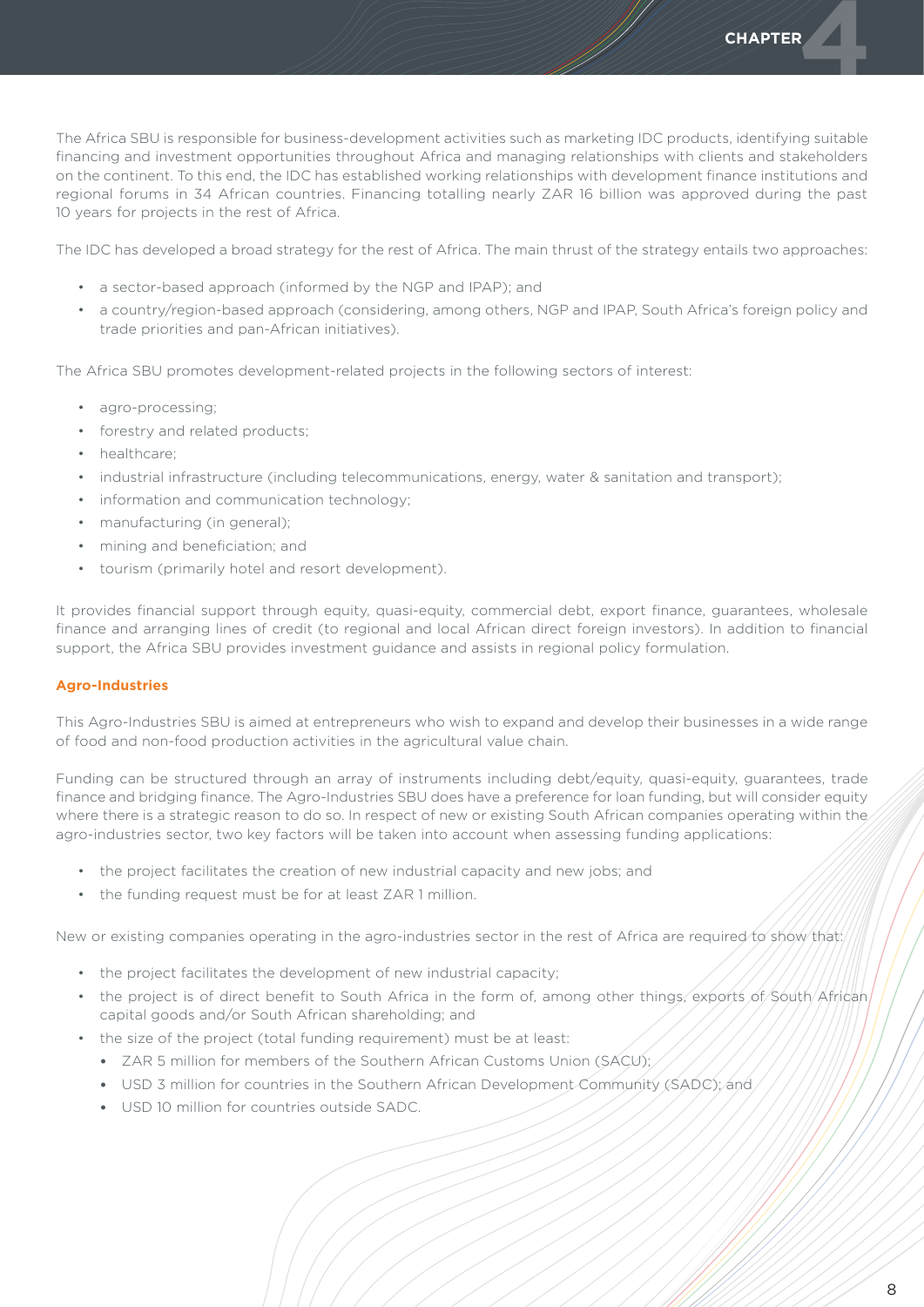A range of competitive interest rates apply. Security may be required, the form and nature of which will relate to the This Agro-Industries SBU does not fund:

- any tobacco and tobacco products;
- • biofuels (this falls under the Green Industries SBU);
- hard liquor, including any drink with an alcohol content of more than 12% of the volume;
- primary agricultural projects/applications (these will be referred to the Land Bank);
- pure acquisition transactions;
- pure land-based transactions/acquisitions;
- pure overdraft facilities;
- • refinancing of existing activities; and
- wholesale trade and retail activities.

The minimum financing requirements are similar to those required by most SBUs in the IDC umbrella, including:

- • compliance with international environmental standards; and
- • a financial contribution by shareholders/owners, though the contribution of HDSAs may be lowered under special circumstances.

### **Chemicals and Allied Industries**

The focus of the Chemicals and Allied Industries SBU is in supporting and promoting entrepreneurship and industrial development in a number of chemical industry sub-sectors from large industrial upstream and basic chemicals to cosmetics and detergents as well as glass, plastic and rubber products to fine and speciality chemicals and ceramic, stone and concrete products.

The Chemicals and Allied Industries SBU is interested in funding scoping, pre-feasibility and feasibility studies for projects that have the potential to develop new industries, or to lead to the expansion of existing ventures. It also supports projects that are geared towards replacing the need to import materials into South Africa.

The types of finance involved include debt/equity, quasi-equity, guarantees, bridging finance and venture capital. Financing is in respect of a fixed portion of the growth in working capital requirements or supporting technological upgrades to improve competitiveness.

### **Forestry and Wood Products**

The Forestry and Wood Products SBU finances projects and investments in forestry, pulp and paper, furniture, renewable energy and sawmilling and related industries as well as those involved in biomass, energy efficiency and renewable energy. Its focus is on financing fixed assets and a fixed portion of growth in working capital requirements of greenfields projects, expansions and rehabilitations and other relatively sizeable projects.

The Forestry and Woods Products SBU favours projects that exhibit sustainable economic merit and demonstrate significant development impact, specifically job creation, the creation of exports, value addition, empowerment and rural development.

### **Green Industries**

The Green Industries SBU focuses on projects intended to enhance the environment and support the reduction, avoidance and adaptation of carbon emissions. The specific sub-sector focus areas are non-fuel based green/energy (eg renewable energy), energy efficiency and demand side management, emission and pollution management, fuelbased green energy (eg waste to energy and co-generation) and biofuels (mainly bio-ethanol).

**CHAPTER**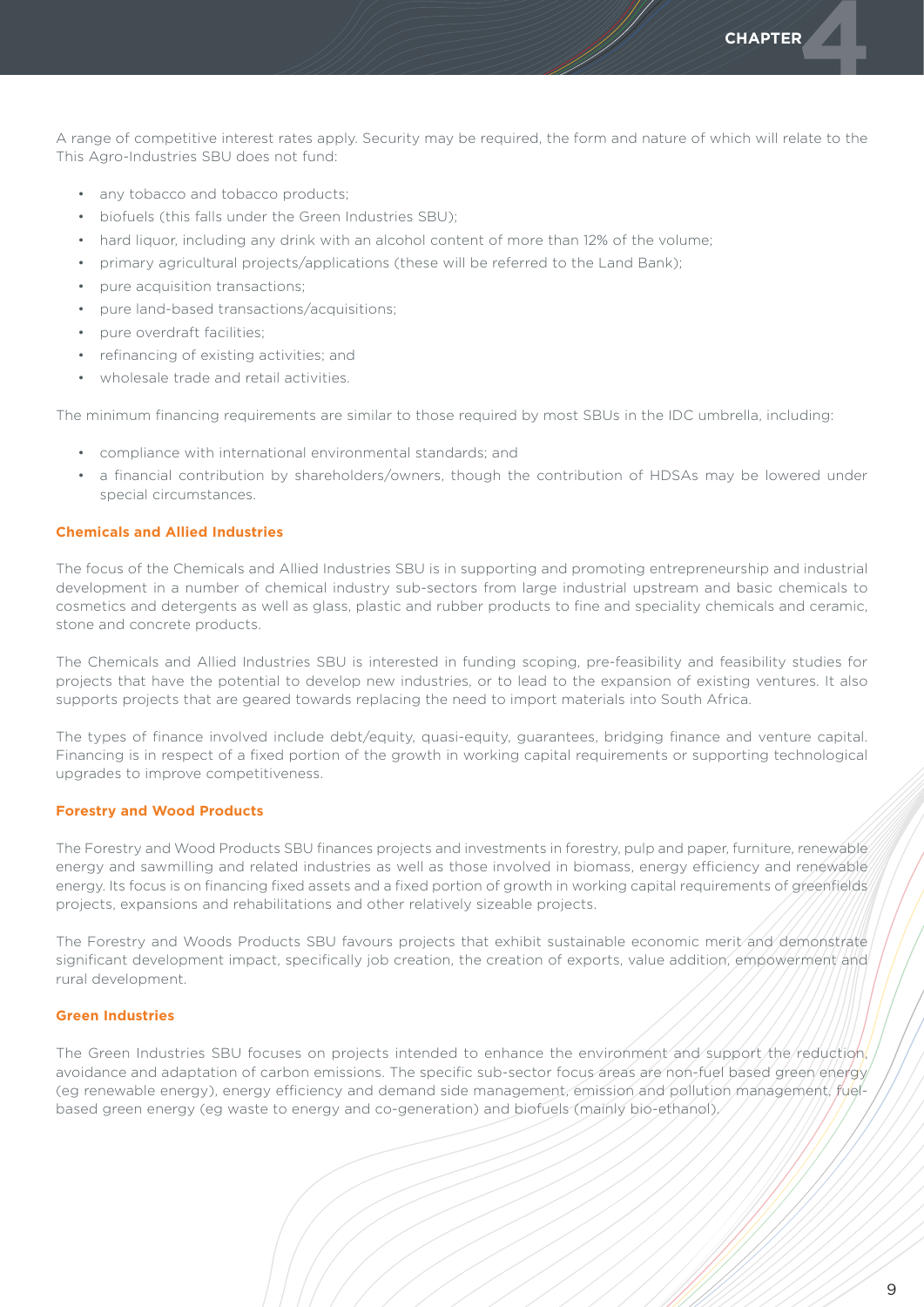**CHAPTER** 

The Green Industries SBU considers funding for:

- fixed assets and working capital;
- • greenfields, expansions and rehabilitations;
- • projects that exhibit sustainable economic merit;
- • projects with significant developmental impact (particularly sustainable job creation, exports, value addition, empowerment and rural development); and
- relatively sizeable projects.

### **Healthcare**

The Healthcare SBU aims to support both new and expansion projects in the health field, from the establishment of hospitals and clinics to the manufacture of medical devices and surgical equipment.

The sub-sectors in the healthcare value chain in which the Healthcare SBU focuses are:

- • building of hospitals;
- manufacturing of pharmaceuticals, medicinal chemicals and botanical products;
- • manufacturing of equipment (including dental supplies, medical devices and technology, medical and surgical equipment and optical equipment);
- • setting up of clinics; and
- supporting of buy-ins or takeovers by B-BBEE partners.
- In addition to the IDC's minimum requirements, the Healthcare SBU has the following loan criteria:
- • compliance with international environmental standards;
- • exposure may not exceed that of the owners of the business;
- reasonable contribution from owners (33% of total assets for going concerns and 40% for start-ups, depending on the industry norms and risk profile); and
- • security, the form and nature of which will relate to the specific circumstances.

Furthermore, a project funded by the Healthcare SBU must be aligned with the public healthcare sector as well as National Health Insurance objectives.

### **Information and Communication Technology**

The Information and Communication Technology (ICT) SBU supports new businesses or the expansion of existing businesses whose activities rely heavily on ICT, specifically information technology, mining-related technologies, telecommunications, e-waste, advanced electrical and electronic manufacturing and business process services.

The funding criteria for this SBU are:

- a minimum loan amount of ZAR 1 million;
- a minimum equity amount of ZAR 5 million at a minimum real after-tax internal rate of return (IRR) and percentage of upside portion;
- confirmation of all third-party funding and the draw-down schedule;
- contribution from the project promoters;
- interest rates according to the project's risk-return profile;
- projects that deliver products for commercial exploitation in South Africa and the rest of the world;
- provision of security;
- • raising and commitment fees;
- recoupment on a pro rata pari passu (equal footing) basis with other investors; and
- the right to share in any rights, such as intellectual property rights, in proportion to the investment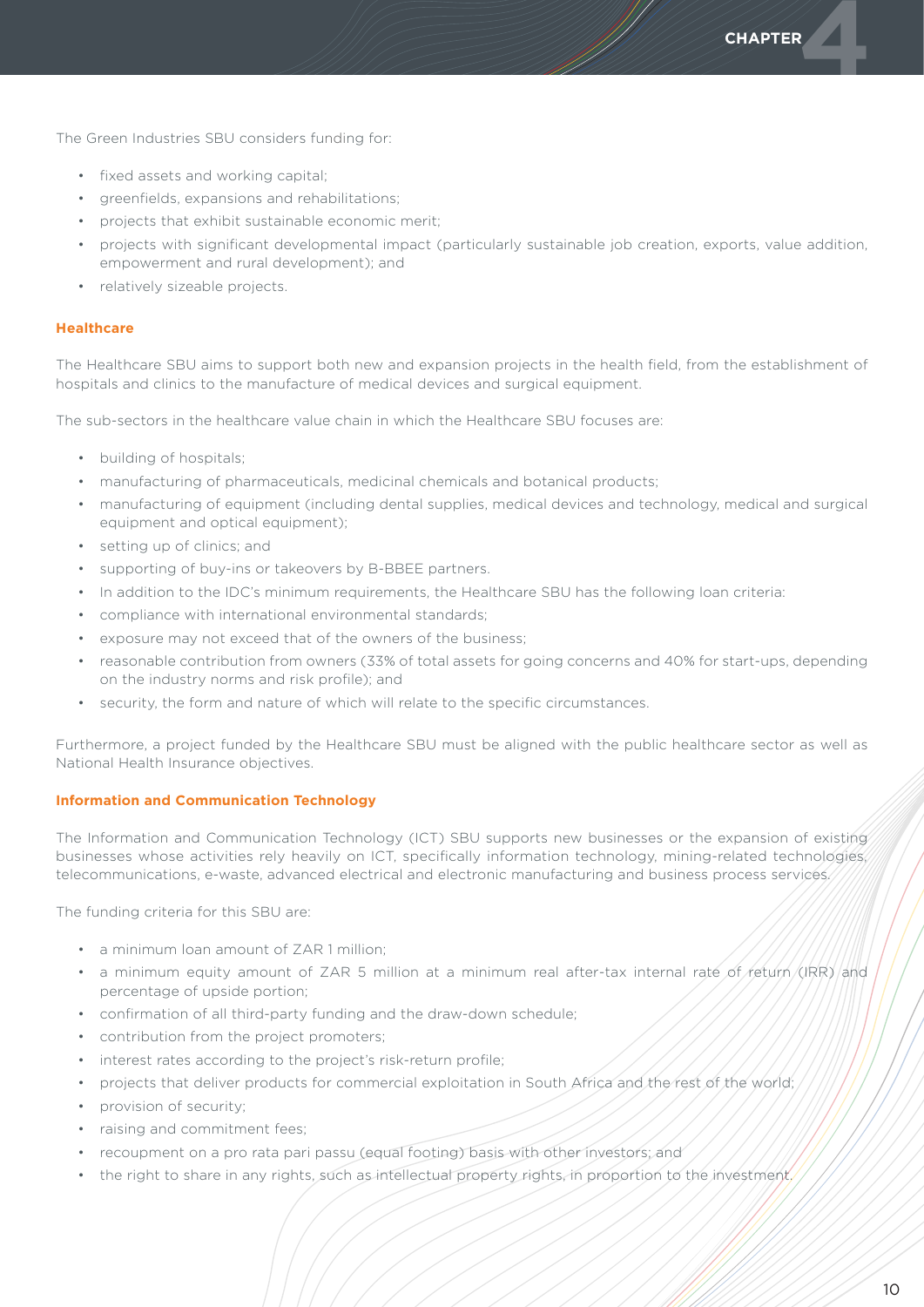### **Media and Motion Pictures**

The Media and Motion Pictures SBU aims to develop, grow and invest in the economy's media sector and focuses on projects intended to enhance the motion picture value chain.

The Media and Motion Pictures SBU funds the production of local music, feature films, television shows and documentaries at the beginning of the value chain and develops broadcasters (both television and radio) and cinemas to enhance the local distribution and consumption of local productions. Moreover, it funds alternative distribution systems for feature films and music using new technology.

This Media and Motion Pictures SBU's funding is structured utilising a wide range of instruments. Funding can be structured utilising the following:

- bridging finance;
- debt/equity;
- • guarantees;
- quasi-equity;
- • trade finance; and
- • venture capital.

### **Metal, Transport and Machinery Products**

The Metal, Transport and Machinery Products SBU has an industry focus on ferrous and non-ferrous fabricated metalbased manufacturing businesses and operates in the following focus areas: fabricated metal, capital and transport equipment, automotive assembly (including medium and heavy commercial vehicles, buses and taxies) and components, advanced manufacturing and renewable and energy-saving components.

Preference is given to financing fixed assets and the fixed portion of growth in working capital requirements relating to projects/businesses which have a significant developmental impact (eg rural development, empowerment, job creation, township development and value addition).

Funding can be structured utilising a variety of instruments, including;

- • bridging finance;
- debt/equity;
- • guarantees;
- quasi-equity;
- trade finance; and
- • venture capital.

The minimum financing amount is ZAR 1 million and the minimum equity amount is ZAR 10 million. Requirements include security, compliance with international environmental standards, and a reasonable financial contribution from owners (generally 33% of total assets for going concerns or 40% for start-ups, depending on the industry norms and risk profile of the particular business).

### **Mining and Minerals Beneficiation**

The Mining and Minerals Beneficiation SBU offers finance and, where relevant, technical assistance to a range/of mining-related enterprises, from emerging mining houses to jewellery manufacturing. The Mining and Minerals Beneficiation SBU favours operations that have a significant development component. Financing is focused on four areas:

- allowing HDSAs to acquire mining assets;
- establishing or expanding jewellery manufacturing activities;
- establishing or expanding junior mining houses and mining-related activities such as contract mining; and
- providing financial and technical assistance for the development of mining, beneficiation and metals projects in South Africa and the rest of the continent.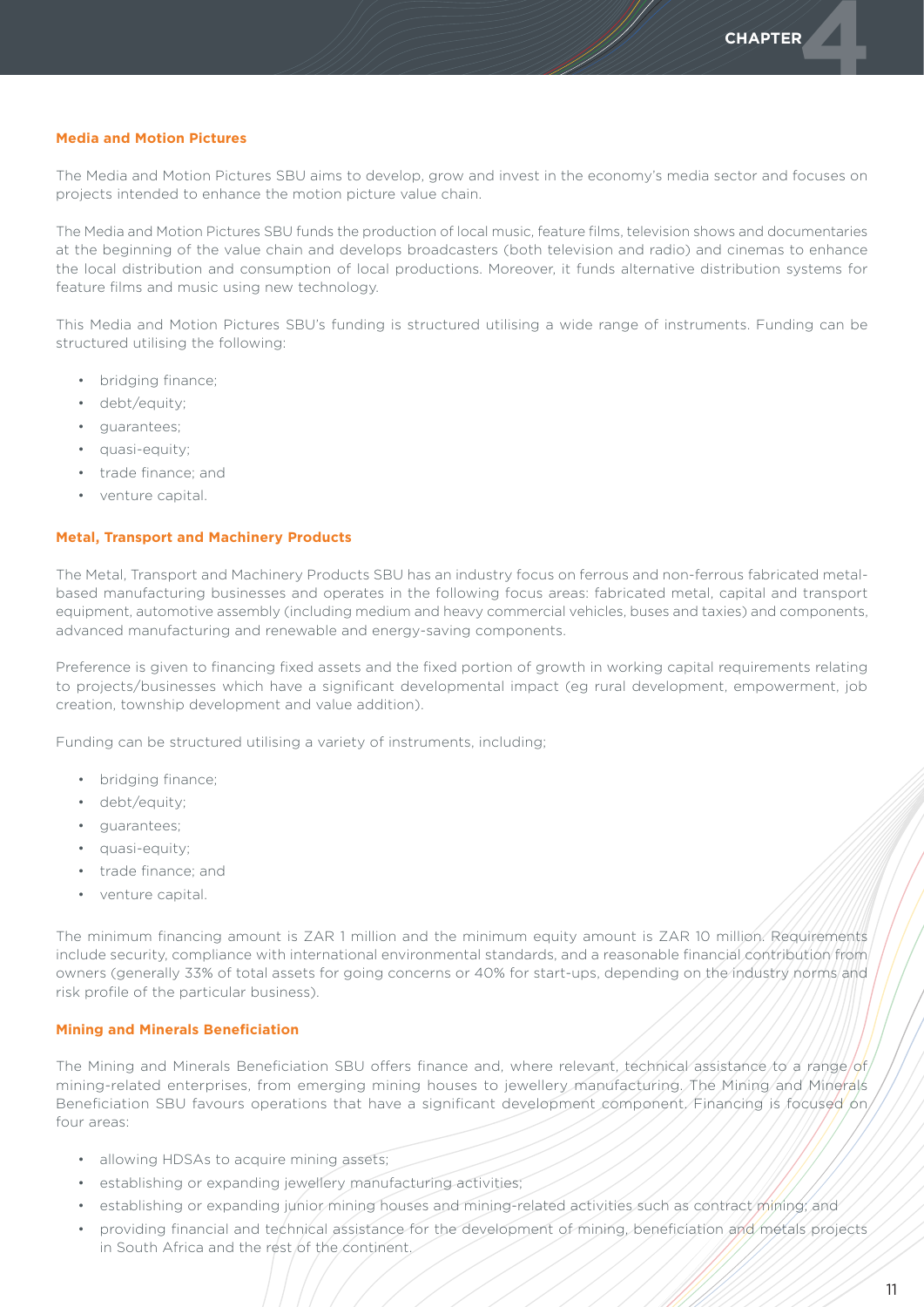### **Gold Loan Scheme**

The Gold Loan Scheme, funded by the IDC, was announced on 30 September 2014 to provide working capital loans to gold jewellery manufacturers at a fixed interest rate of 3%. The Gold Loan Scheme intends to stimulate the local South African jewellery market, which is predominately served by foreign manufacturers..

The Gold Loan Scheme is available to businesses that have, among other factors, economic merit, require between 4kg and 10kg of gold, and have business manufacturing activities taking place in South Africa.

### **Strategic High-Impact Projects and Logistics**

The Strategic High-Impact Projects and Logistics SBU focuses on strategic, high-impact projects across sectors which enable the development of a sector/industry from the primary through to the tertiary stage. These projects include industrial infrastructure, logistics infrastructure including road, rail and ports as well as coal and gas-fired power projects across the African continent. This SBU provides:

- funding for infrastructural projects that are linked to industrial projects;
- • funding for high-impact logistics projects that are linked to industrial development and improving trade logistics on a large scale; and
- • lines of credit to other African development finance institutions and local financial institutions to promote the development objectives of the IDC.

Projects are evaluated in terms of commercial, development and economic impact.

### **Textiles and Clothing**

The Textiles and Clothing SBU focuses on stimulating development and global competitiveness in the African textile, clothing, leather and footwear industries.

While the SBU considers every business proposal on its own merit, its stated preference is:

- • financing fixed assets and the fixed portion of growth in working capital requirements;
- • supporting projects and/or businesses that have a high developmental impact such as rural development, empowerment, job creation, township development and value addition; and
- supplying distress funding for troubled companies that have clear turnaround plans.

The Textiles and Clothing SBU funds new and existing companies within the textiles and clothing sector in amounts between ZAR 1 million and ZAR 1 billion. The Textiles and Clothing SBU offers a wide range of funding structuring, including short-, medium- and long-term loans as well as payment holidays. Funding is also available by means of the following instruments:

- bridging finance:
- debt/equity;
- • guarantees;
- quasi-equity;
- • trade finance; and
- • venture capital.

The Textiles and Clothing SBU also requires that the applicant seeking funding has relevant bargaining council compliance and also requires that the applicant furnishes security and makes a material contribution (generally 35%) of total assets for going concerns and 45 to 50% for start-ups, depending on the industry norms and risks involved).

### **Tourism**

The Tourism SBU focuses on loans for development in the tourism industry, primarily in accommodation. It has a stated objective of diversifying into other categories such as business and adventure tourism, niche sports markets and supporting township tourism developments.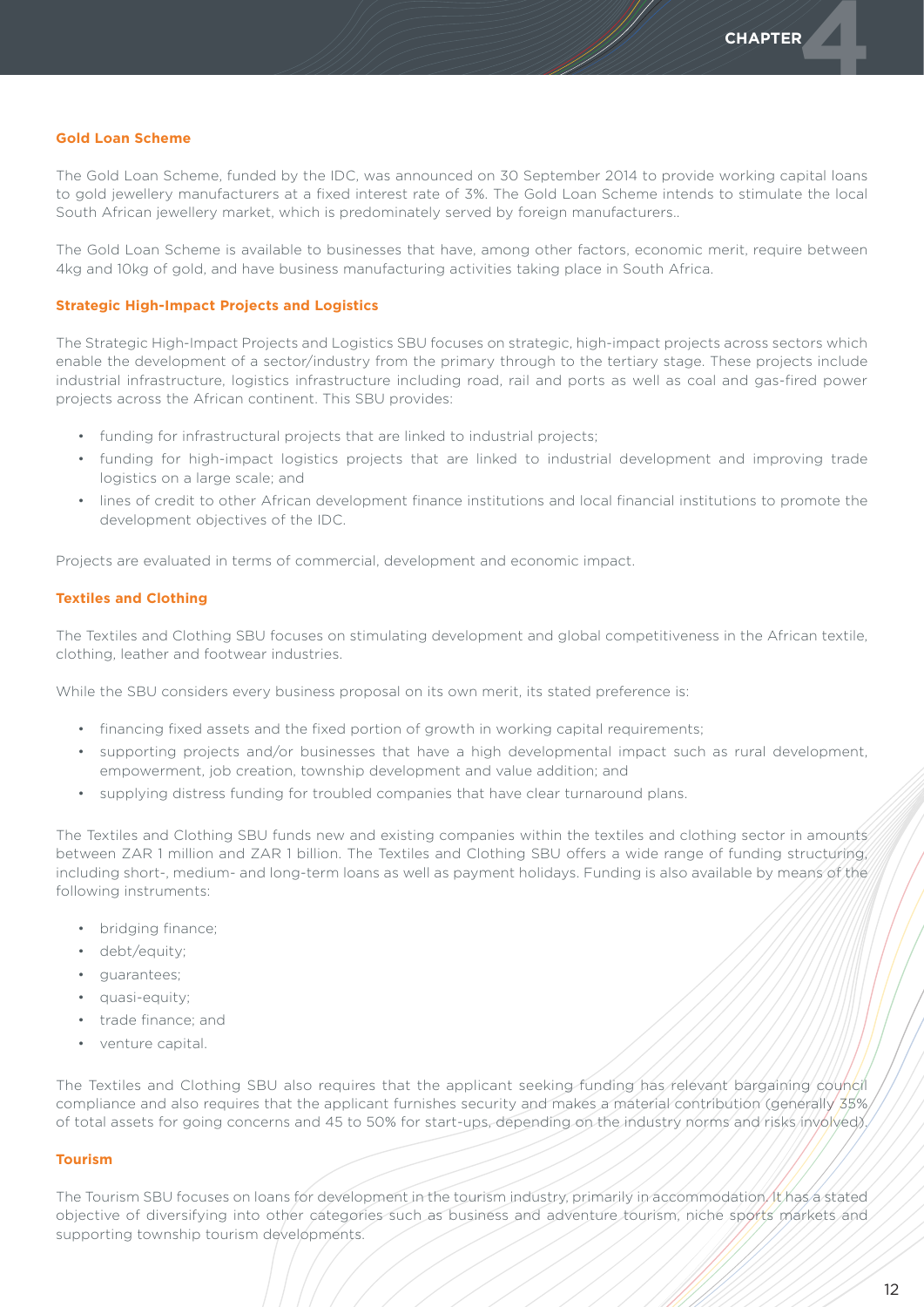**CHAPTER** 

In providing funding, the Tourism SBU regards economic viability of the project as the overriding criterion. It assesses the sustainability of the project, with a minimum 40% owners' contribution.

The minimum loan amount is ZAR 1 million. Security, which may include the registration of bonds over fixed and movable assets and a pledge of personal suretyships, is required. The commercial debt requirements are as follows:

- a five- to 10-year term;
- market-related interest rate; and
- • negotiable "grace periods" including a moratorium on capital repayments and capitalisation of interest.

### **Venture Capital**

The Venture Capital SBU provides equity funding to start-up technology-focused businesses. Its mandate is to enable the development of technology-rich South African intellectual property and its translation into market-ready products followed by their commercialisation. The intellectual property to be funded must be globally unique as well as science-based.

Funding is between ZAR 1 million and ZAR 40 million per project, with a maximum of ZAR 15 million allowed in the first round. In return for the funding, the SBU requires a minority equity stake of between 25% and 50%, determined by its valuation of the business.

The SBU has a number of other criteria that an investment application must meet:

- the intellectual property must be owned by the company;
- the development of the intellectual property must be done in-house:
- • the intellectual property should preferably be patentable (if it is not patentable, it should provide some form of sustainable competitive advantage to the business);
- • the management team must include people with all the key competencies required to make a success of the business (if this is not the case, then clear plans need to be in place to bring them on board at the appropriate time);
- • the key founding shareholders should be involved in the business on a full-time basis; and
- the business should display good prospects of being economically viable.

As of 31 March 2014, the Venture Capital SBU has invested over ZAR 700 million into 35 technology-focused start-up businesses in a variety of industries, including medical devices, ICT, electronics and specialist engineering.

The terms of the funding include:

- that the funding is in the form of equity (ordinary shares and shareholder loans);
- that the funding does not have a defined investment period;
- there should be prospects of exit opportunities within a reasonable time frame;
- a return in excess of a 30% real after-tax IRR should be likely;
- the right to exit all or a portion of its share of the investment to a mutually agreed upon B-BBEE party;
- the right to board representation; and
- the right to attend monthly management meetings with the objective of providing strategic support, guidance and advice where necessary.

# **Trade, Export and Investment**

### The DTI

Concessions and facilities are available to exporters through the DTI, which is South Africa's principal instrument of export promotion. The DTI also offers advice to industrialists and manufacturers on all aspects of foreign trade promotion as well as a vast number of incentive initiatives. The DTI's financial incentives are designed to assist exporters to break into new markets abroad and expand existing markets and include the following programmes/schemes.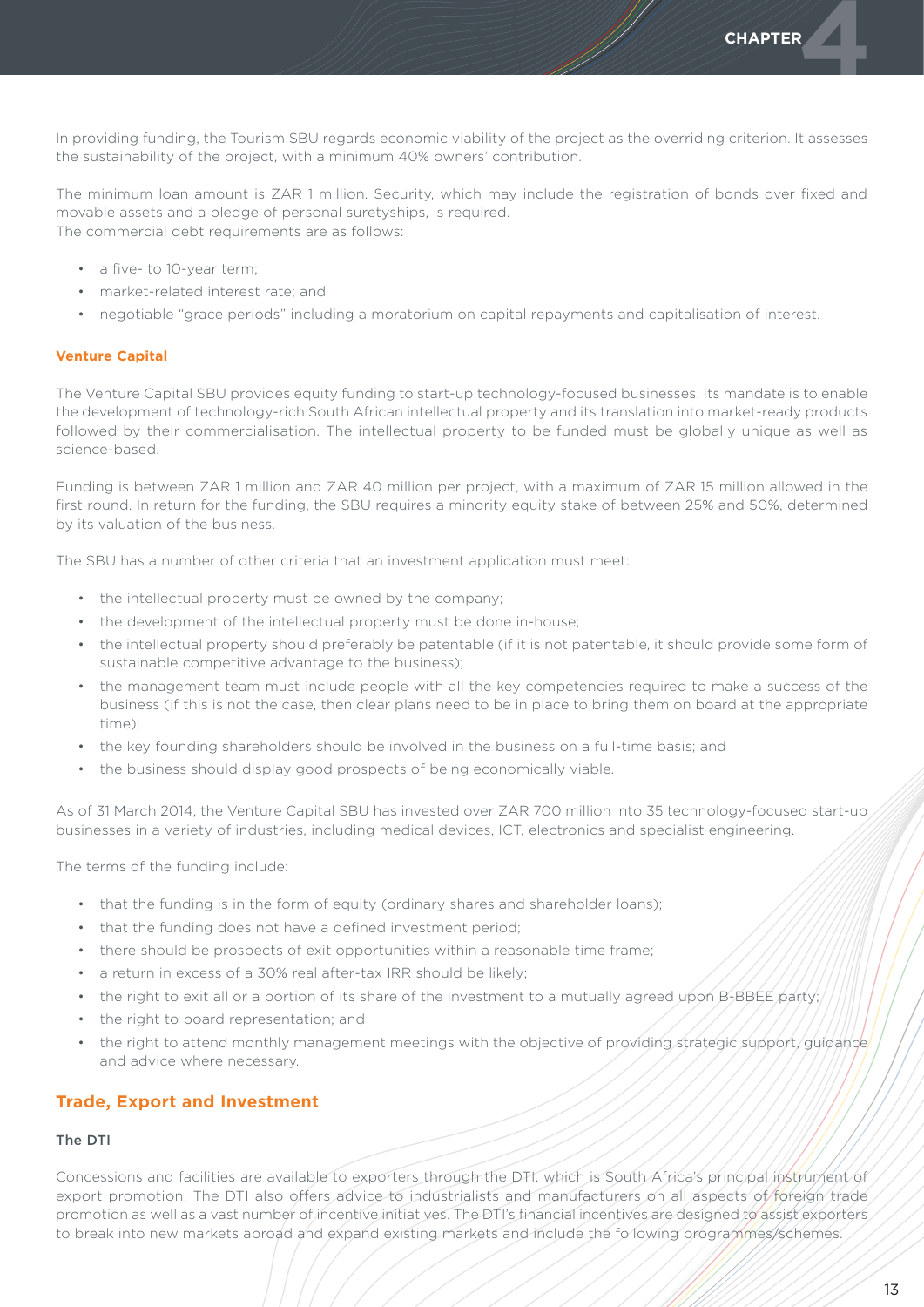### **Automotive Production and Development Programme**

The Automotive Production and Development Programme (APDP) has four key elements including:

- • moderate import tariffs from 2012, pegged at 25% for completely built-up vehicles and at 20% for components used by vehicle manufacturers;
- • a local volume assembly allowance allowing manufacturers with plant volumes of 50 000 units a year or more to import 20% of their components duty free (reducing to 18% in 2015);
- a production incentive, from 2013, in the form of a duty credit aimed at raising production; and
- the Automotive Investment Scheme (AIS), which replaces the Productive Assets Allowance Scheme which formed part of the Motor Industry Development Programme. The object of the AIS is to increase plant production volumes, sustain employment and strengthen the automotive value chain. The AIS has been introduced in the form of a taxable cash grant of up to 30% of the value of qualifying investment in productive assets. The People-carrier Automotive Incentive Scheme (PAIS) is a sub-component of the AIS and provides a cash grant of between 20% and 35% of the value of qualifying investment in productive assets approved by the DTI.

The APDP has the long-term goal of doubling vehicle production to 1.2 million by 2020. The programme is available to motor vehicle assemblers and component manufacturers and exporters. It enables local vehicle and component manufacturers to increase production runs and encourages rationalisation of the number of models manufactured by way of exports and complementing import of vehicles and components.

### **Capital Projects Feasibility Programme**

The DTI's Capital Projects Feasibility Programme (CPFP) is a cost-sharing grant that contributes to the cost of feasibility studies likely to lead to projects that will increase local exports and stimulate the market for South African capital goods and services. The grant is capped at ZAR 8 million to a maximum of 50% of the total costs of the feasibility study for projects outside Africa and 55% of the total costs of the feasibility study for projects in Africa.

### **Critical Infrastructure Programme**

The DTI's Critical Infrastructure Programme (CIP) is a cost-sharing grant for projects designed to improve critical infrastructure in South Africa. The grant covers qualifying development costs from a minimum of 10% to a maximum of 30% towards the total development costs of qualifying infrastructure. The cash grant is capped to a maximum of 30% and at ZAR 30 million of the development cost of qualifying infrastructure. It is made available to approved eligible enterprises upon the completion of the infrastructure project concerned.

### **Export Marketing and Investment Assistance Scheme**

The DTI's Export Marketing and Investment Assistance Scheme (EMIA), run in conjunction with the Trade and Investment South Africa Agency (TISA), aims to partially compensate exporters for costs incurred in developing export markets and to attract new foreign direct investment into South Africa.

A number of marketing assistance schemes are operated under EMIA. The assistance schemes for individual exporters include:

- Primary Export Marketing Research & Foreign Direct Investment Research scheme;
- Individual Inward-bound Mission scheme:
- Individual Exhibitions and In-store Promotions scheme; and
- Sector-Specific Assistance schemes.

For groups of exporters, the assistance schemes include:

- National Pavilions scheme;
- • Outward Selling Trade Missions scheme;
- • Outward Investment Recruitment Missions scheme;
- Inward-Buying Trade Mission scheme;
- Inward Investment Missions/scheme; and
- **Emerging Exporters scheme.**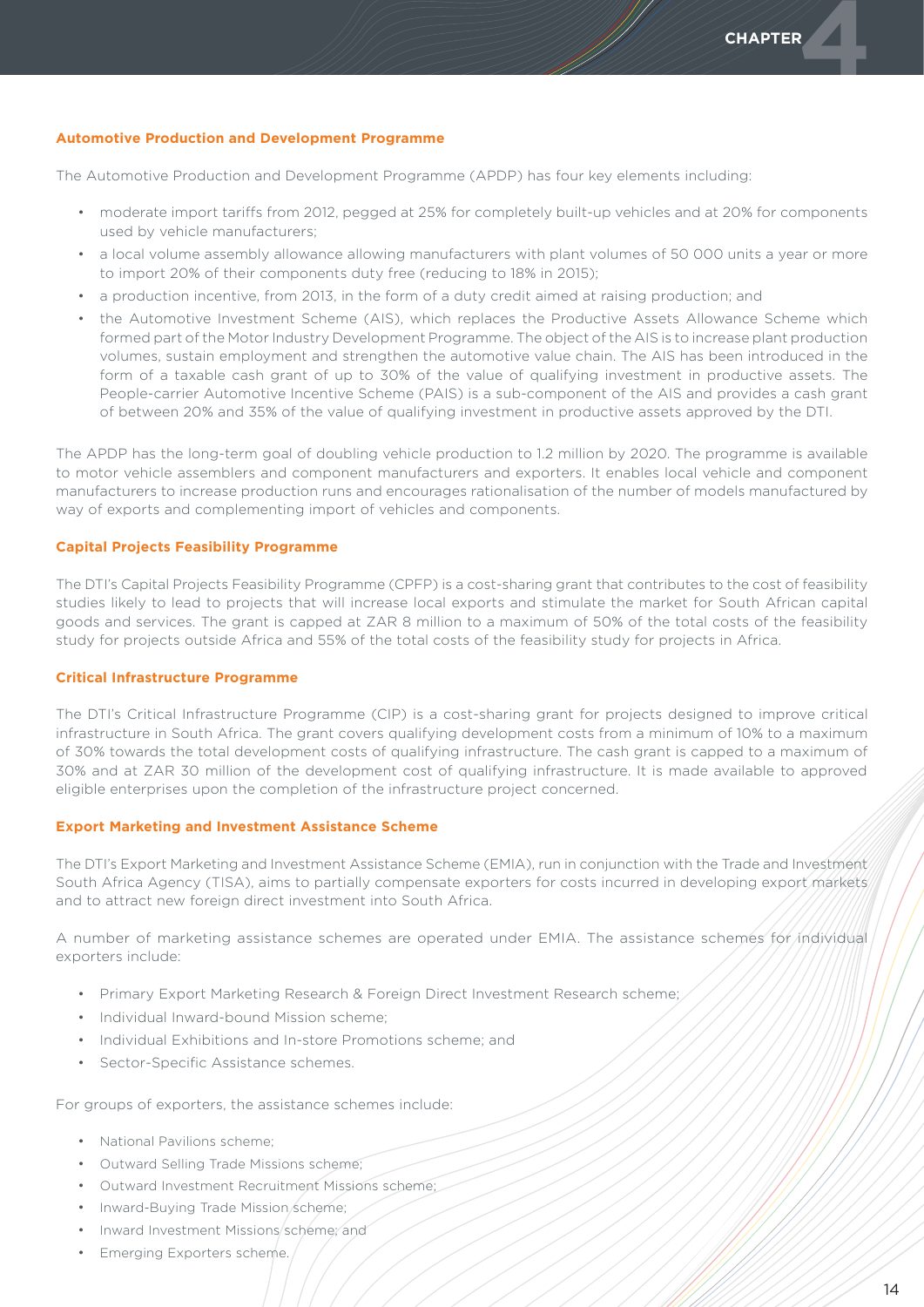Assistance is available for official group participation and comprises a contribution to the cost of participating including airfares, accommodation and transport of products.

### **Film incentive schemes**

The DTI offers a package of incentives to promote its film production and post-production industry. The incentives consist of the Foreign Film and Television Production and Post-Production incentive to attract foreign-based film productions to shoot on location in South Africa and conduct post-production activities as well as the South African Film and Television Production and Co-Production incentive, which aims to assist local film producers in the production of local content.

The objective of the scheme is to encourage and attract large-budget films and television productions and postproduction work that will contribute towards employment creation, enhancement of international profile and increase South Africa's creative and technical skills base.

### **Sector Specific Assistance Scheme**

The Sector Specific Assistance Scheme (SSAS) is a reimbursable 80:20 cost-sharing grant, with a maximum allocation of ZAR 1.5 million per project, offering financial support to export councils, joint action groups and industry associations. The Scheme comprises two sub-programmes, namely generic funding and project funding for emerging exporters. The aim of the SSAS is aligned to the DTI's overall objective, including developing new export markets and broadening the export base.

### Trade and Investment South Africa Agency (TISA)

TISA is a service delivery agency that combines trade and investment promotion. It works under the umbrella of the DTI to provide a "one-stop shop" for investors and exporters at a national level and enables the DTI to take advantage of the synergy between investment and export.

TISA comprises four business units, namely:

- • Investment Promotion and Facilitation, responsible for attracting foreign direct investment as well as developing and promoting local direct investment;
- • Export Promotion and Marketing, responsible for developing and implementing regional export promotion strategies based on market research and identification of export opportunities;
- Export Development and Support, designed to contribute to the positioning of South Africa as a reliable trade partner by expanding the exporter base of the country, thereby increasing the export supply and sales of South Africa; and
- Foreign Service Management, to render a full suite of corporate services to foreign economic offices to enhance the promotion of exports and investment in targeted countries, providing a substantial footprint for South African businesses to access markets globally.

### Export Credit Insurance Corporation of South Africa SOC Limited

The Export Credit Insurance Corporation of South Africa SOC Limited is a self-sustained, State-owned national export credit agency. A registered insurer, it is subject to the supervision and regulation of the Financial Services Board and underwrites bank loans, supplier credits and investments outside South Africa.

The aim is to encourage South African export trade by underwriting export credit loans and investments outside the country, in order to enable South African contractors to win capital goods and services contracts in other countries

### Other entities

.

### **Rebate provisions**

The South African Revenue Service's rebate provisions are aimed at promoting the manufacture and export of goods. They are available to all manufacturing industries in respect of duties applicable to imported goods, raw materials and components used for export, in manufacturing and processing.